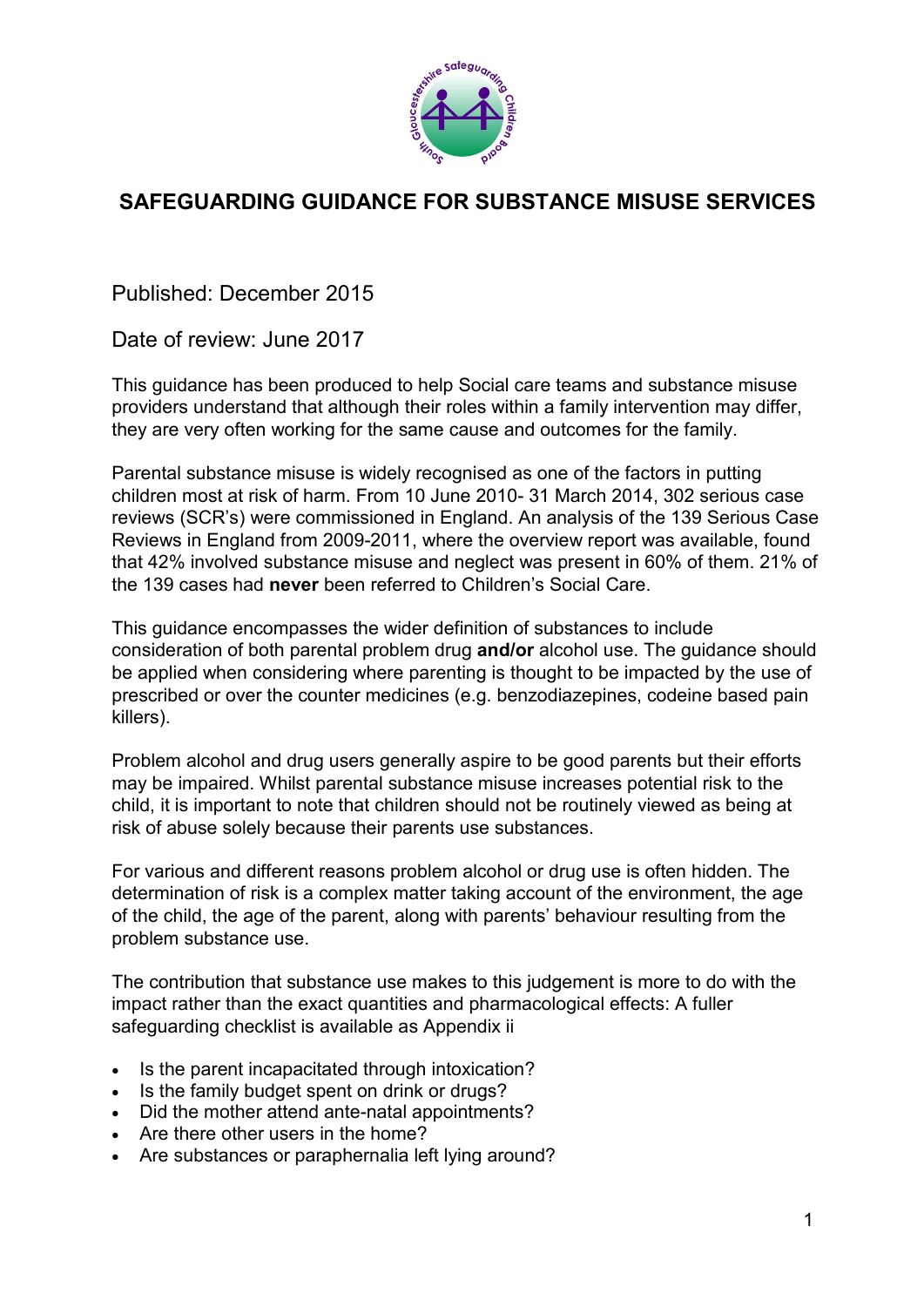

Parents who neglect their children because they are focused on their substance misuse raise the most concern, putting their children at risk when acquiring substances or using substances; putting money, time and effort into using substances rather than caring for their the children; not being available to their children when required; poor behaviour management, lack of routine, poor school attendance; poor state of the home, access to drink and drugs and drugs paraphernalia.

There is evidence from serious case reviews and child deaths that parents may use substances on their children (including very small babies) to relieve pain and attempt to calm them. There are considerable risks associated with this practice including breathing problems, Sudden Infant Death Syndrome (SIDS), addiction, withdrawal symptoms and death.

#### **Concerns should be raised if it is thought that children are being brought into contact (if not left with) adults who are unsuitable to be around children or who may be a risk to children.**

Substance misuse is often associated with other significant risk factors, including violence, domestic abuse, mental health issues and parents with learning difficulties. Evidence from serious case reviews demonstrate that risks to children are significantly increased if one or more of these factors are a feature in a child's life.

#### **Practitioners must make a referral to children's services if they suspect that children may be at risk in any of the ways described above.**

# **Good practice points:**

- 1. Problem substance users normally want to be good parents.
- 2. Problem substance users should be treated in the same way as other parents whose personal difficulties interfere with their ability to provide good parenting.
- 3. Base your judgements on evidence, not optimism.
- 4. There will be many aspects of the child's life that are nothing to do with drugs or alcohol and may be equally or more important.
- 5. Recognise that the parents are likely to be anxious. They may be worried that they could lose their children. Children, especially older ones, may also share similar anxieties.
- 6. Do not assume that abstinence will always improve parenting skills.
- 7. The family situation will not remain static. Assessment should be revisited every six months or whenever new concerns arise, whichever is sooner.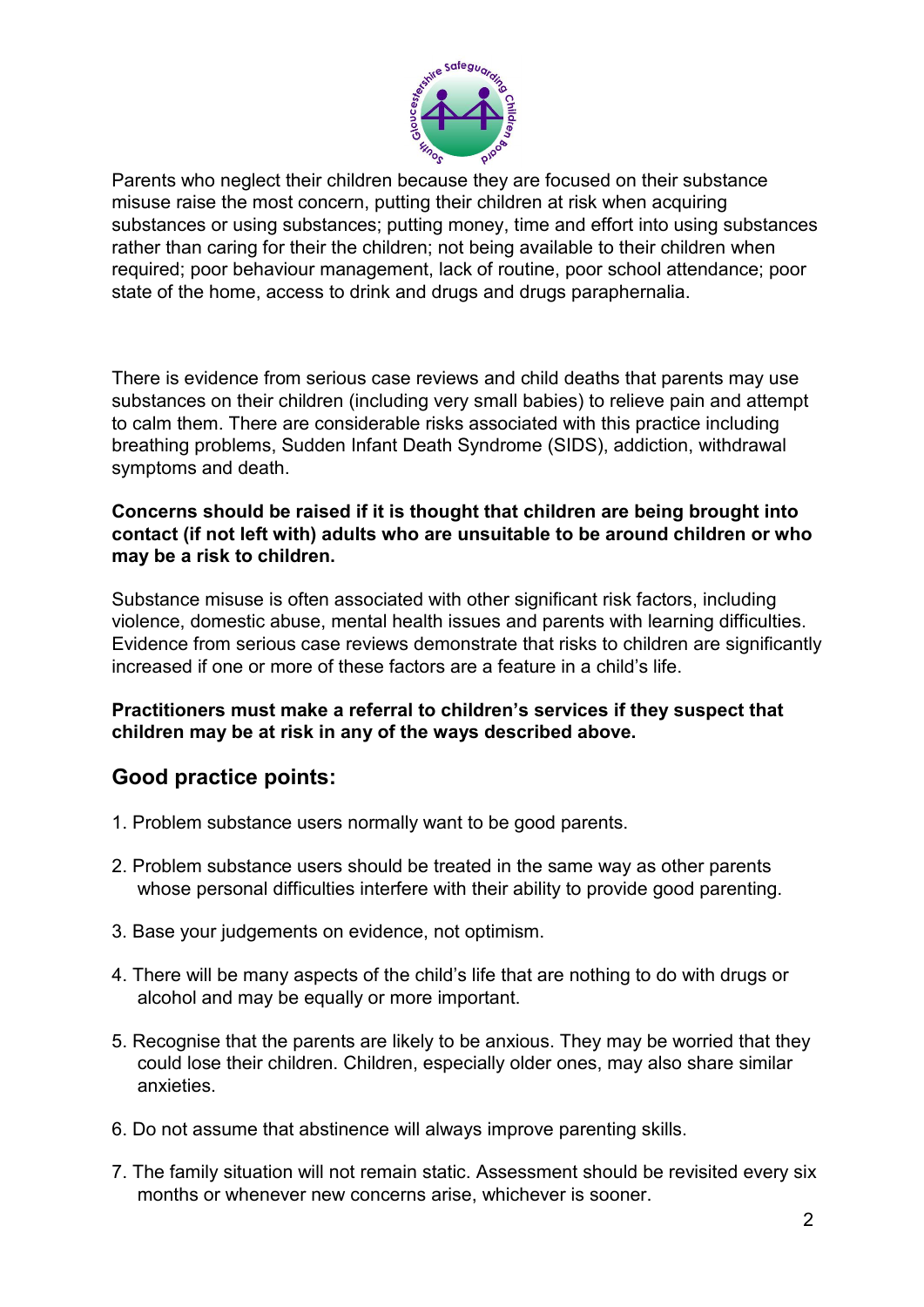

8. Managers of drug services should be informed of core group meetings and a request for attendance by a representative from drug services should be made.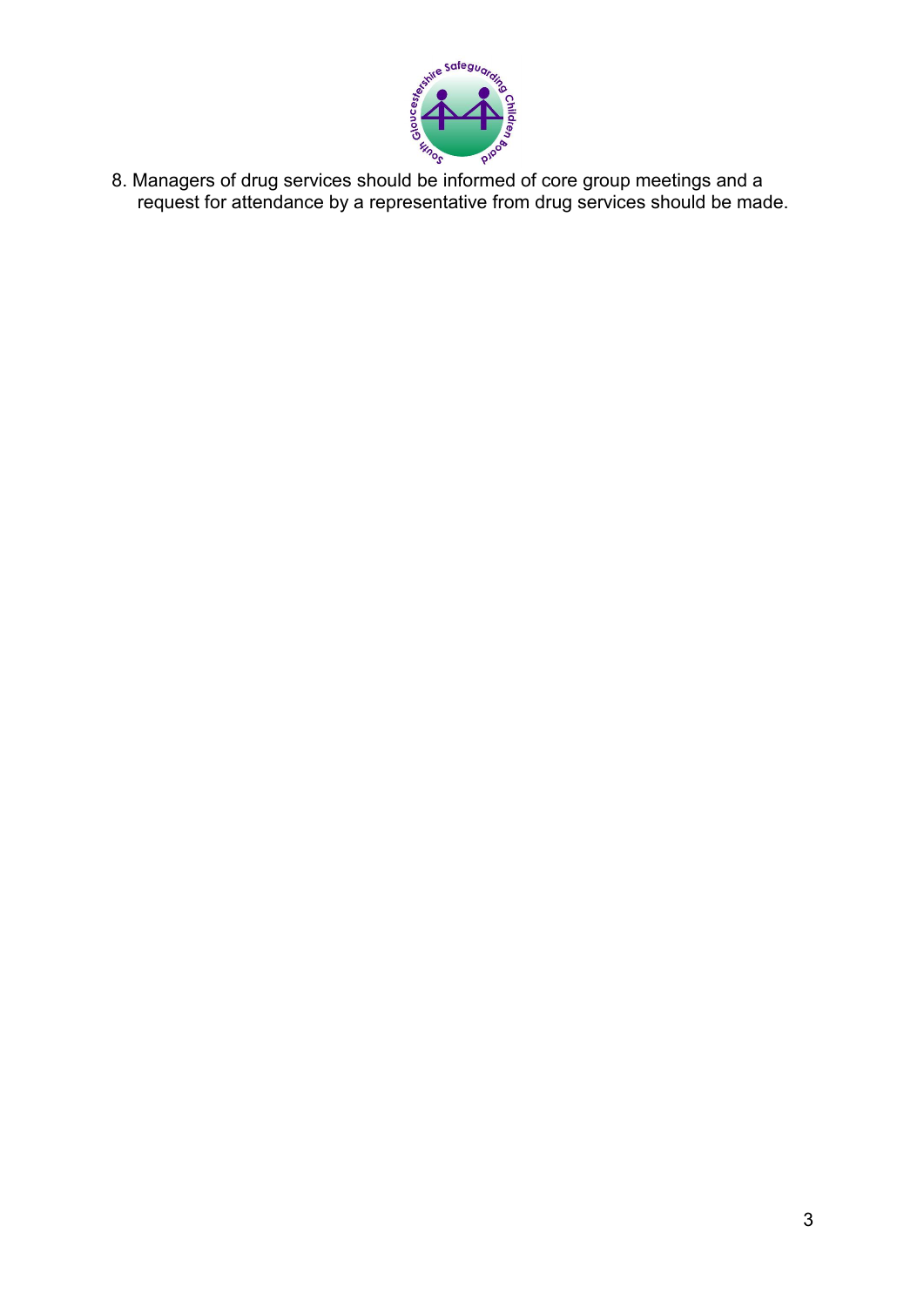

# **Issues for a practitioner to consider when assessing parental substance use**

# **Do not ignore substance use.**

As a matter of routine, all child protection assessments should consider whether substance misuse is a contributory factor. **Open questions** such as 'Can you tell me about your use of alcohol and drugs?' are more likely to prompt discussion than closed questions such as 'Do you use illegal drugs?'

# **Use pre-birth assessments.**

These can provide a **valuable opportunity** to engage expectant parents, who are often very highly motivated to make changes in their lives. Exposure to drugs during pregnancy may have had an effect on the child's health before and after birth. Has the mother attended ante-natal appointments and followed advice to reduce the potential risk to the baby?

# **Remember that most substance users want to be good parents.**

Be aware that their aspirations **may** be too high, that expectant parents may want the child to compensate for past unhappiness or provide an incentive to remain substance free. They **may set themselves unrealistic goals**. Any expectation that a baby will make things better is flawed; the stress of caring for a baby may increase drug/alcohol consumption. It may lead to attempts to become abstinent too rapidly, with considerable risk of relapse. **Detoxification whilst pregnant requires specialist interventions.**

# **Consider the importance of substance use in the parent's life.**

If a parent's primary relationship is with a drug or alcohol, then it will adversely affect their relationship with others including children. If household resources, financial, practical and emotional are diverted to substance use, there will be deficits for the children.

# **Ask for details of the drug and alcohol use and their effects.**

'Drug use' or 'Drinking' are not single phenomena but include a wide range of behaviours. The parent, who consistently drives under the influence with their child in the car, may be seen very differently to a parent leaving a ten year old in charge of the home whilst going out to buy drugs. This in turn could be viewed differently to being physically present but incapable through intoxication. There is no easy scale. Specific information about the nature of substances used, and the lifestyle implications of such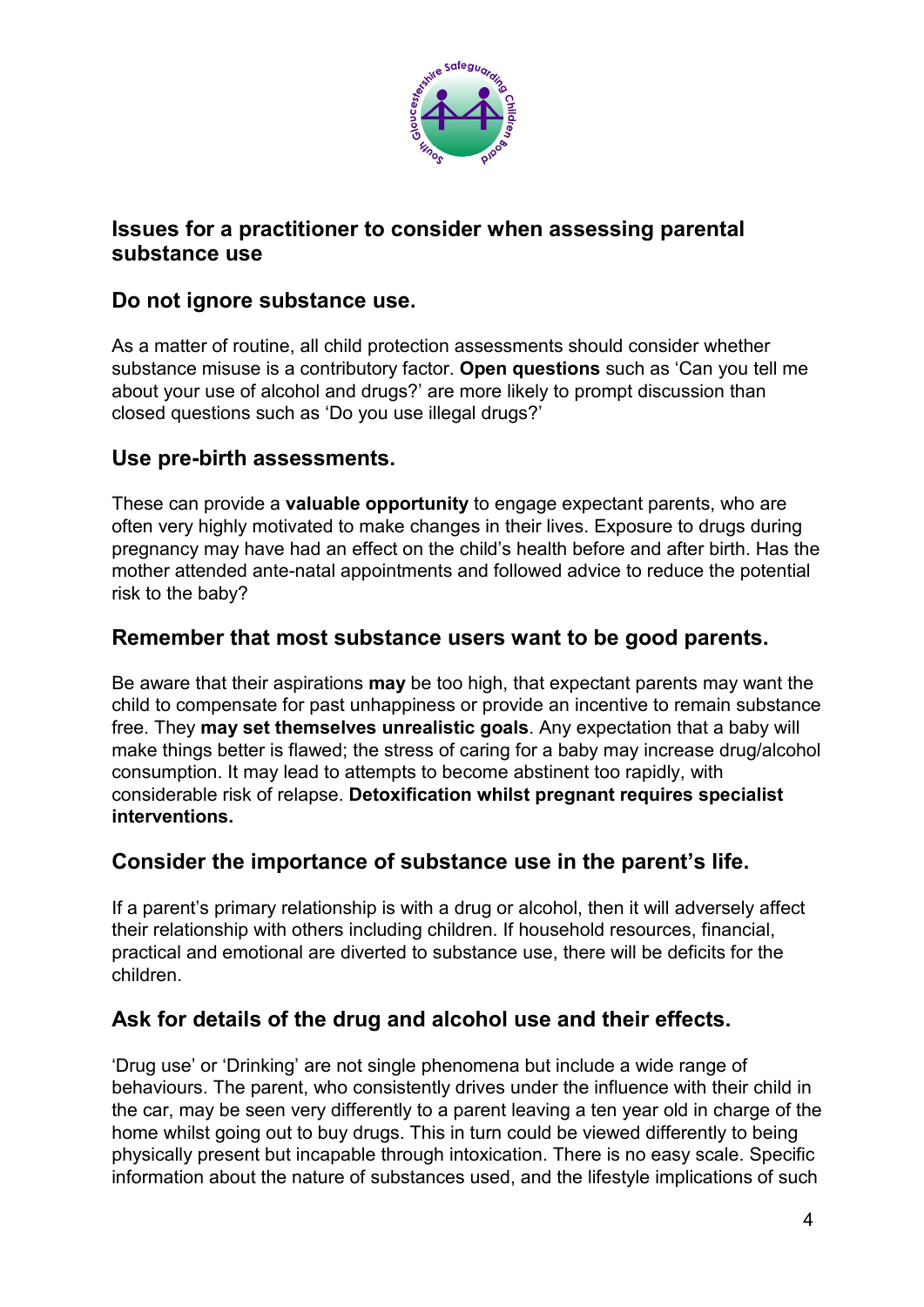

use, is needed in order to assess the impact on parenting. The use of one substance does not preclude others: a range of illicit drugs, prescribed medication and alcohol. Also being in receipt of a prescription (e.g. methadone, subutex etc) does not always lead to stability or exclude use of other substances. **Substance users are experts in substance use: if in doubt ask them to explain.**

# **Do not assume that abstinence will always improve parenting skills.**

Substance use may serve a function as an emotional or psychological crutch. There may be risks of relapse, or parents may struggle to adjust to a substance free lifestyle or relationship. Where applicable, stability in treatment might be a more realistic option.

# **Find out whether substance use is the only parental problem.**

If so, then prospects for success are higher. Substance users face the same challenges as the rest of the population. Substance misuse makes all other problems worse. Where there are multiple parental problems (e.g. mental health difficulties, domestic violence), then prospects of being able to offer safe and long-term care to children are significantly reduced. Would a joint visit with **any other** relevant agency assist in the decision making of the safeguarding of the child/ren/unborn child? I.e. social worker/midwife/drug worker.

# **Consider age related risks.**

A child born to a drug or alcohol dependent mother may need to be followed up to monitor any special health needs. It is important to consider these needs and the parent's ability to meet them. Drugs and needles are a potentially serious hazard to young children. A number of very young children die each year from taking their parent's methadone. It is therefore important to establish what substances are being taken, are needles used, where everything is stored and are they locked away securely.

- Are the children aware of where the substances are kept?
- At the older end of the age spectrum, are any of the child's siblings using substances? This may increase the likelihood that the child will themselves become involved in substance use.
- What is their role, are they being cared for or have they become carers for siblings and/or parents?
- What are their hopes and fears?
- Who can they turn to? How does the child relate to other children?
- Do they have friends outside a drinking/drug using subculture?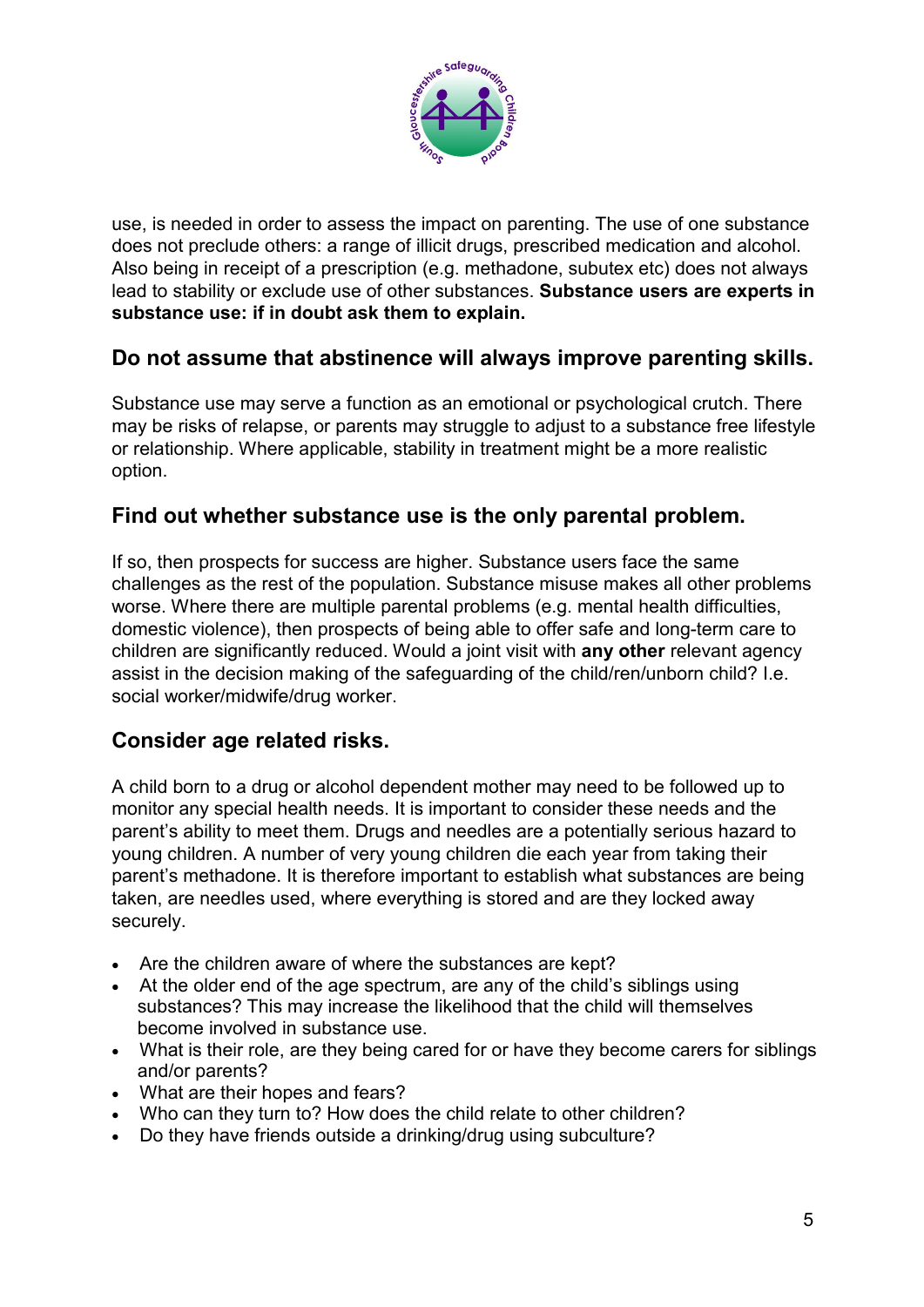

 Children may be inhibited from developing relationships with other children or embarrassed by their parent's behaviour. Friendships can provide vital support and a source of sanctuary from problems at home.

# **Base your judgements on evidence not optimism.**

If substance use is enduring and chaotic, and there is no evidence of improvement, this will undermine other interventions or support offered. It is better to be realistic from the onset. Creating plans that are not fulfilled promotes a sense of failure in the parent. Setting goals and dates with the client and other professionals will help to show if any change has been achieved and allows everyone to challenge any loss of traction in desired outcomes. Professionals must feel able to challenge information when goals have not been achieved whether from the parent/carer, relative or other professional in order to establish fact from hearsay or opinion. A review of the circumstances should be implemented if goals are not met within set time limits and full explanations and actions should be noted. Professional disagreement is a positive sign of a healthy safeguarding system and should be viewed this way by all involved.

# **Be aware of your own views and feelings about substance use.**

Consider how these might affect your judgements. If you are unfamiliar with drug use and users, it may help to think how you would respond to an alcohol user or a smoker trying to change their behaviour. It is reported that one in three women continue to smoke during pregnancy and that 90% of professionals drink, so inevitably some will themselves have problems (BBC 1999). Assessments must be against evidence.

#### **Recognise that parents are likely to be anxious.**

Drug users in particular will worry about losing their children. This "fear factor" is likely to lead to reluctance to seek help or a denial or minimisation of problems. Children may share this fear of being separated from their parents.

#### **Include family members**

Include fathers, partners, significant others and relevant members of the extended family. Assessment can sometimes focus on mothers, but others may have an equal impact on the children.

# **Explore the child's point of view**

If the child is able to express there comments, effort should be made to include their thoughts and feelings regarding the assessment. If the child is young, observation about the impact that any substance misuse is having on the child should be noted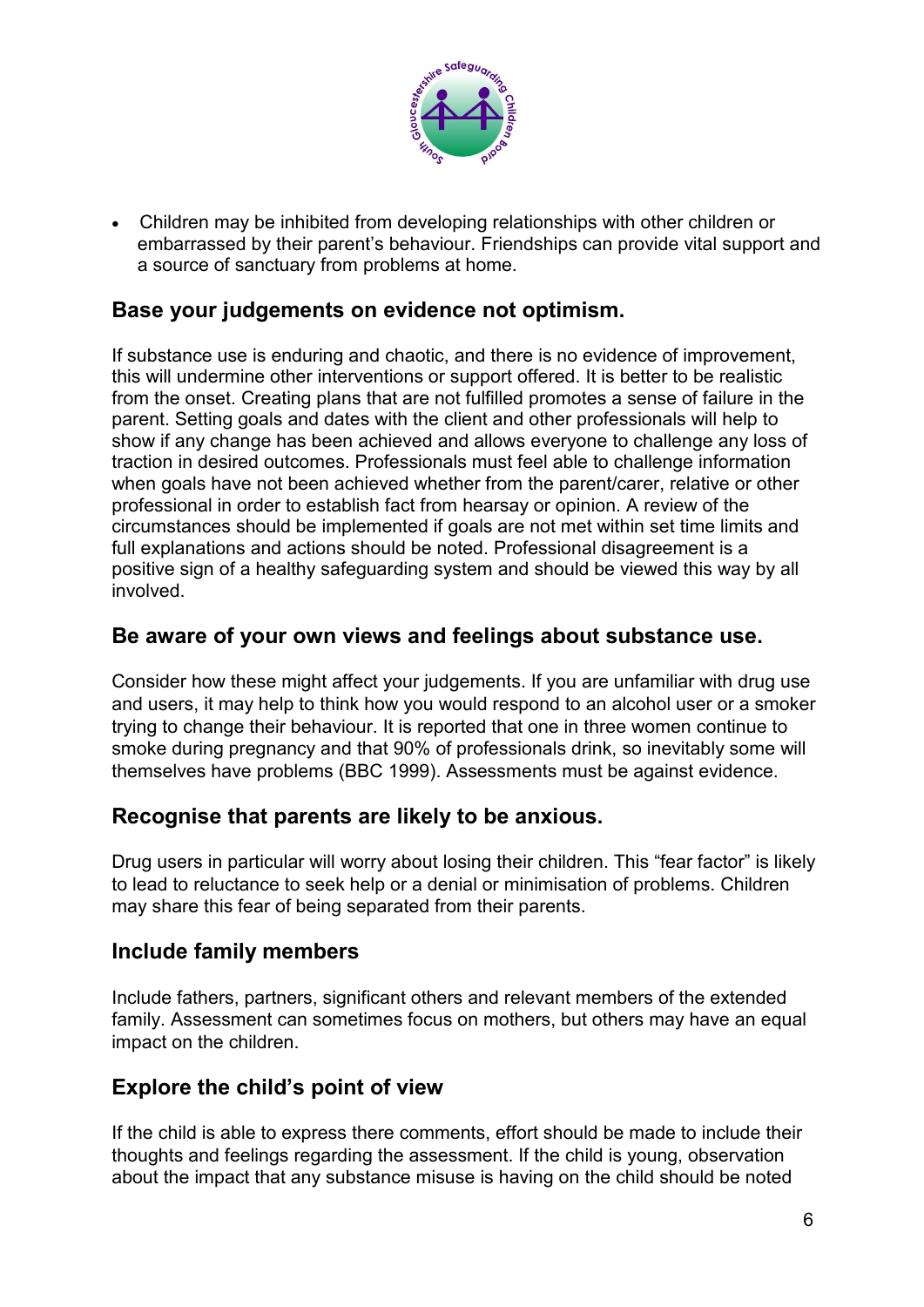

within the assessment. Notes should be included about any contact that workers have with the child/ren regarding their demeanour and if there are any concerns, this should be raised with the safeguarding lead within the organisation in the first instance and escalated to the Council safeguarding lead if necessary.

# **Young people who misuse substances**

If the substance misusing parent/pregnant mother is under 18 years of age, a child is problematically using substances or is believed to be at risk of exploitation, services must engage young people's drug and alcohol services (Referrals can be made through First Point 01454 866000).

# **Care planning**

#### **Working together**

Managers of drug services should be informed of core group/social service meetings and a request for attendance by a representative should be sought.

#### **Concentrate on the child, not the substances.**

Your primary concern is the welfare of the child; substance use is one factor impacting on this. Does a focus on the substances presuppose that if the parent became abstinent there would be no need for social care involvement?

#### **Be realistic about the prognosis for the future.**

The birth of a new baby or the initiation of care proceedings may well be a catalyst for change, but substance use is often a chronic and relapsing condition and it is important to review the evidence and avoid unfounded hopes that the situation will improve.

#### **Planning for young children needs to reflect their needs and time-scales.**

These may be incompatible with adult time-scales for demonstrating stability of drug use or abstinence: the needs of the child are paramount.

#### **Whose needs will be met by continuing contact?**

Contact can be fraught if parents continue to use drugs; particularly if their use is unstable. Clear observations should be included in any session report regarding parents who have children placed in care other than their own. If the contact is causing detrimental impact on the parents substance misuse, this should be explored further and a discussion with the client about this needs to be had.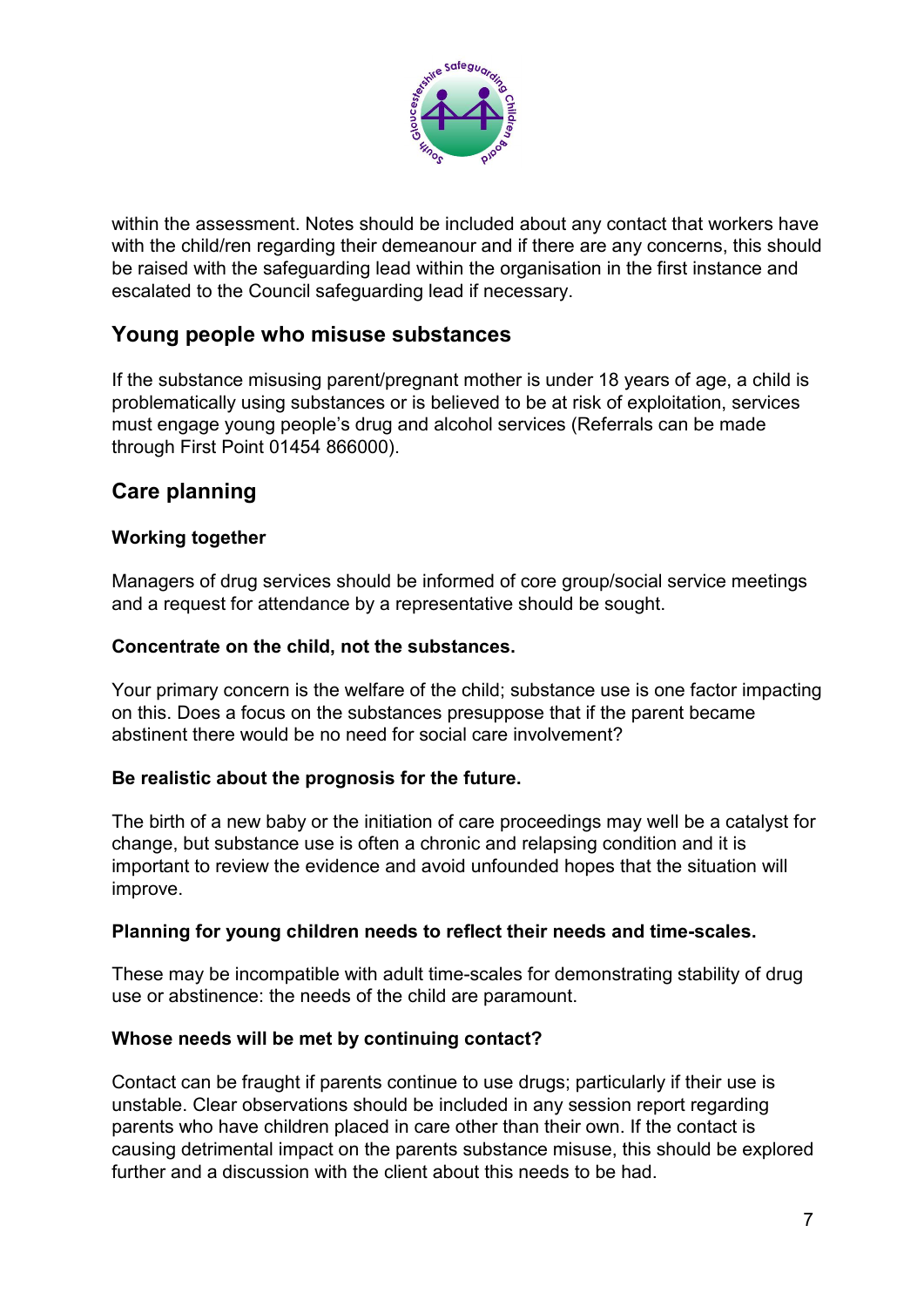

#### **Professional discussions and disputes regarding the care of the child.**

Parents and children need to know that services are working with their best interests at the core of their duty. Professional discussions between agencies regarding the sharing of information and any consequences of them should be made clear to clients at all times, with the clear understanding that it is the child's safety that is paramount. The council's 'resolution of professional differences' document should be used to assist in resolving disputes either worker to worker or with the appropriate levels of management involved to broker discussion with families. If you believe a decision should be challenged and you have on-going concerns about a child/ren, either at the child protection conference or as a result of the single assessment you should use the same document to follow the escalation of concerns procedure. Evidence of your decision whether to share information and/or the rationale behind your decision not to share information should be clearly noted on the file of the parent/s.

#### **Any agency that has any queries regarding the sharing of information should speak with the Drug and Alcohol Treatment Coordinator on 01454 868766.**

# **References**

This document uses the South West Child Protection Procedures (SWCPP) as its guide and further details can be found at: [http://www.online-procedures.co.uk/swcpp/procedures/knowledge-hub/parenting](http://www.online-procedures.co.uk/swcpp/procedures/knowledge-hub/parenting-capacity-families/substance-misuse/)[capacity-families/substance-misuse/#guidelines](http://www.online-procedures.co.uk/swcpp/procedures/knowledge-hub/parenting-capacity-families/substance-misuse/)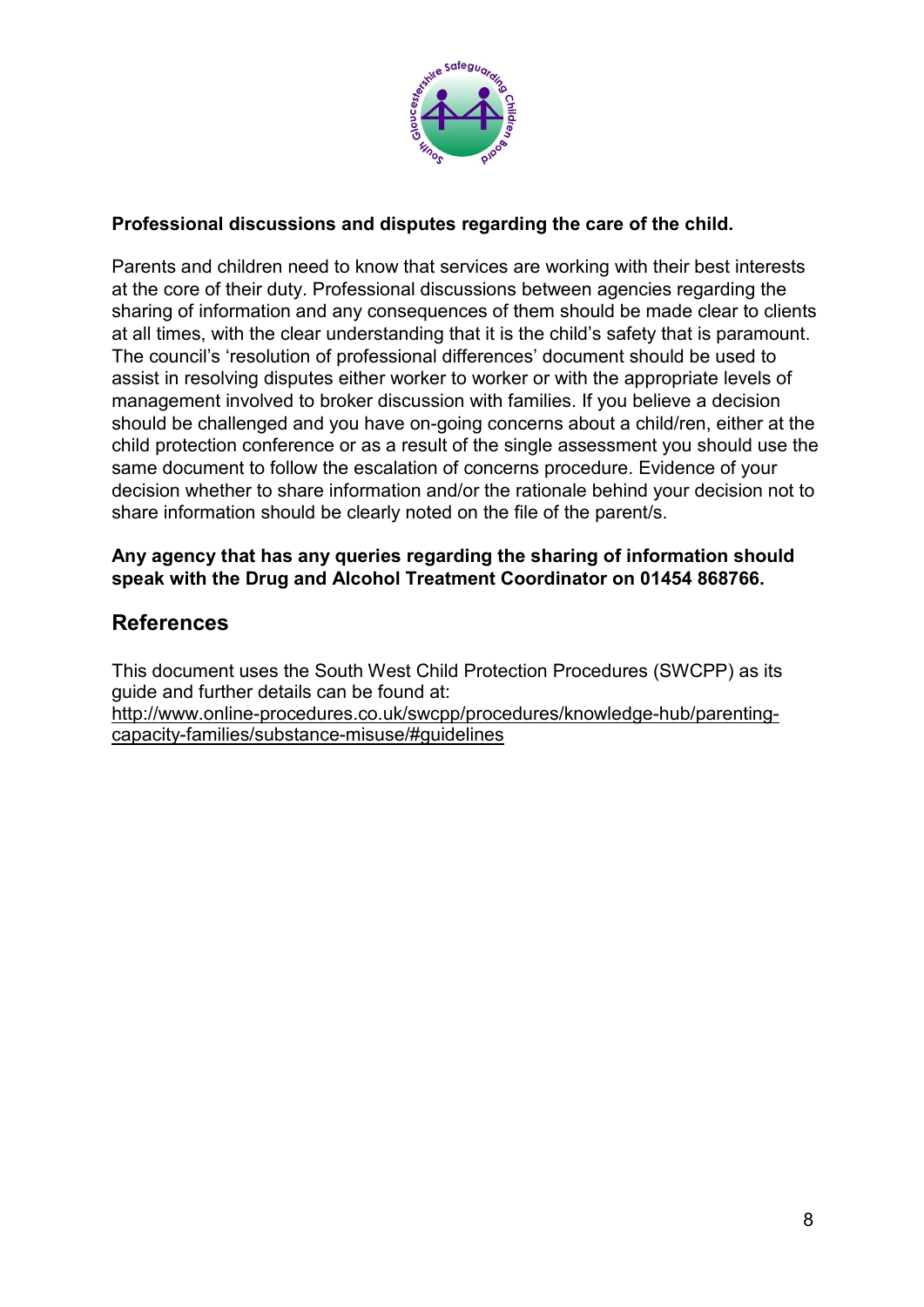# **Appendix i**



# **Drug and Alcohol Services Safeguarding Flow Chart**

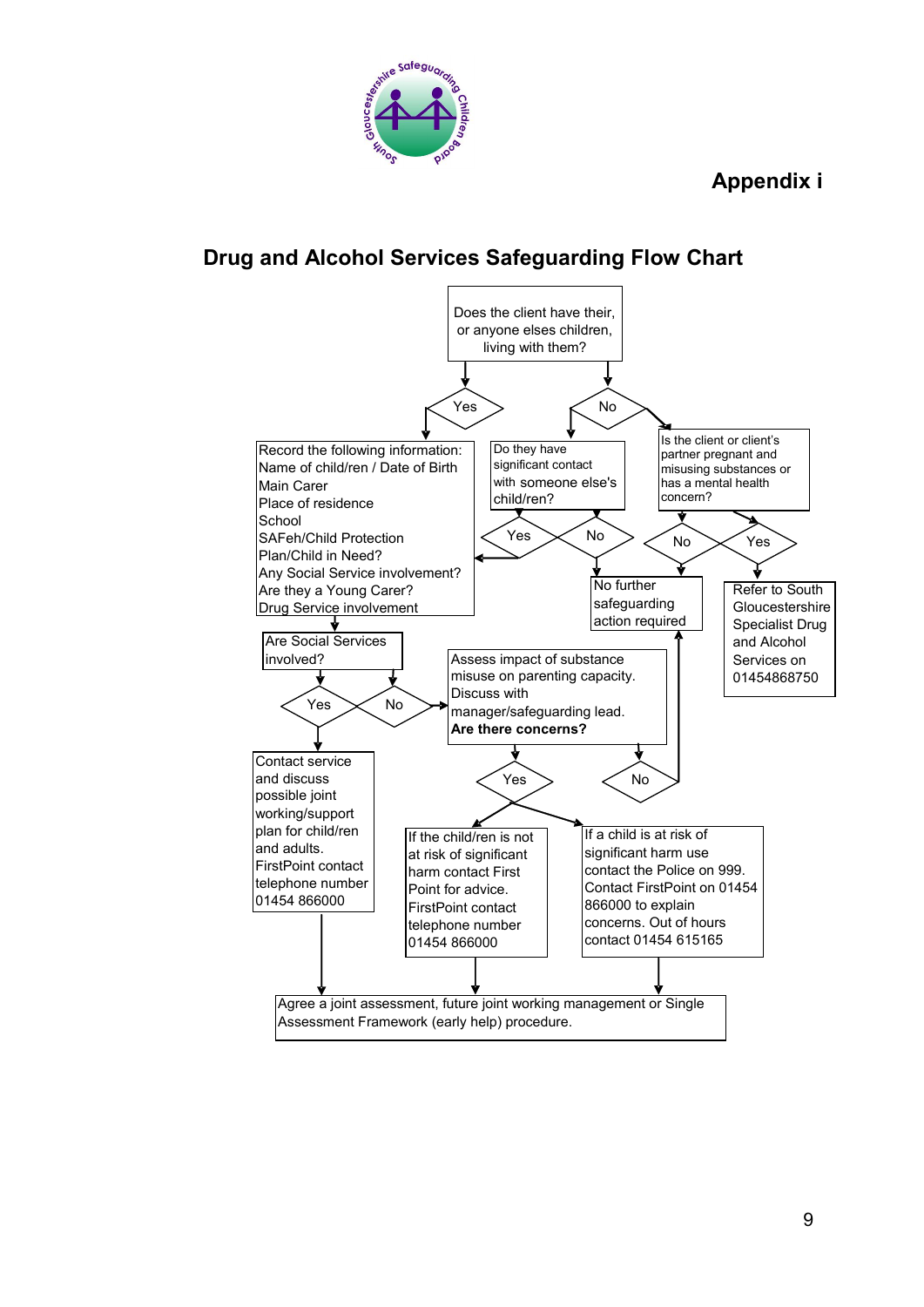

# **Appendix ii**

# **Safeguarding checklist**

| Is a named social worker engaged with the family                                                                                                                                   | Yes/No |
|------------------------------------------------------------------------------------------------------------------------------------------------------------------------------------|--------|
| Is the parent incapacitated through intoxication?                                                                                                                                  | Yes/No |
| Is the family budget spent on drink or drugs?                                                                                                                                      | Yes/No |
| Did the mother miss ante natal classes?                                                                                                                                            | Yes/No |
| Are there other substance misusers in the home?                                                                                                                                    | Yes/No |
| Have the children missed substantial time at school/education facilities?                                                                                                          | Yes/No |
| Have the schools/education facilities expressed any concerns for the<br>children's wellbeing?                                                                                      | Yes/no |
| Are there other risk factors to consider? i.e. mental health or domestic<br>abuse                                                                                                  | Yes/No |
| Are substances stored securely and away from reach of children living in<br>the home?                                                                                              | Yes/No |
| Has a safe storage device been offered to the household? If no, contact<br>01454868750 to request one.                                                                             | Yes/No |
| Have you as the worker seen the storage site? If no, ask to see the<br>location of the safe storage device.                                                                        | Yes/No |
| Have the risks of ingestion of opiates/other medication by children been<br>explained to the parent/s? Call 01454868750 for leaflet 'Keeping your<br>child safe around medication' | Yes/No |
| Do the risks of co sleeping need to be explained to all adults who look<br>after the children?                                                                                     | Yes/No |
| Are there any new members of the household (partners/frequent non<br>family visitors) since your last visit?                                                                       | Yes/No |
| Are there any increased stress points which may impact upon substance<br>use?                                                                                                      | Yes/No |
| Has the family missed any appointments with agencies/treatment<br>providers since your last visit?                                                                                 | Yes/No |
| Does the substance misuse of either parent cause you to feel there is an<br>increased safeguarding risk for the child/ren?                                                         | Yes/No |

If you have answered yes to any questions, please seek clarification from your line manager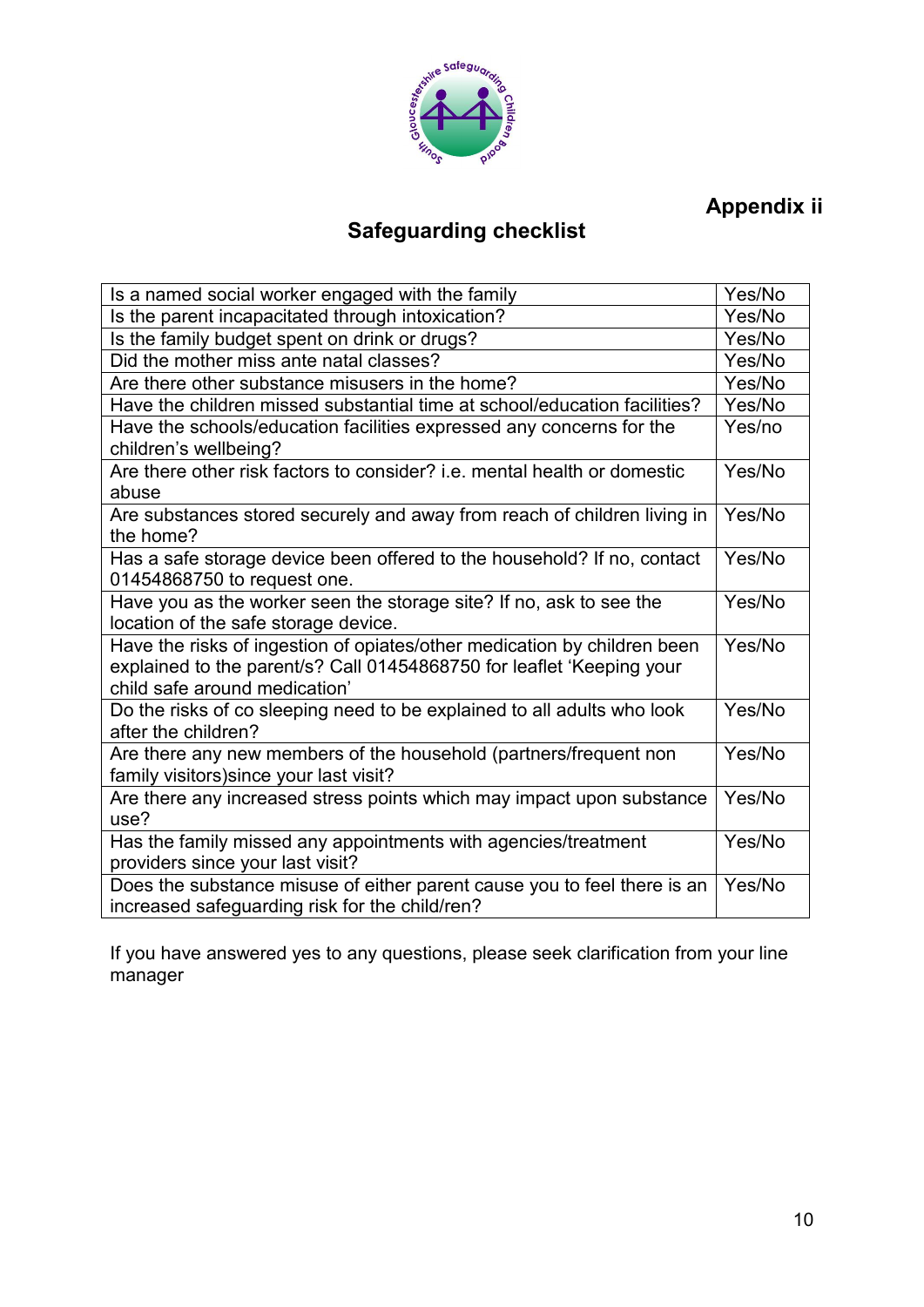

# **Appendix iii**

# **Safe Storage of Medication**

- Medication must only be taken by the person for whom it is prescribed. **There may be legal implications if you give/allow another person to take your medication.**
- Keep all medicines in a safe place which is out of sight and reach of children.
- Any old or unwanted medication should be returned to the pharmacy.
- After taking your medication, make sure it is immediately returned to a safe place such as a locked storage box. Never store methadone in the fridge.
- A lockable storage box will not make your medication secure from children but will help you to store your medication more safely. Ensure you keep the box out of sight and reach of children.
- Methadone, buprenorphine (contained in Subutex and Suboxone) and benzodiazepines can kill.
- Methadone, buprenorphine and benzodiazepines should not be taken with alcohol.
- Wash out empty bottles and dispose of them in your dustbin. Do not leave empty bottles where children might find them.

**The safety of children in your care and the storage of medication is your responsibility. You are responsible for keeping it out of sight and reach of both children and other adults.**

I have read the above and understand the dangers of not storing medicines safely and agree to follow all the precautions outlined above for the safe storage of my medication.

Client's name: ………………………………………….. Date: ………………… Client's signature: ………………………………………

I confirm that the above named person has read this document thoroughly in my presence and that we have discussed safe storage of medication.

I am satisfied that they have understood their responsibilities with respect to the safe storage of medication.

Keyworker: ………………………………………………. Date…………………

Signature: ………………………………………………...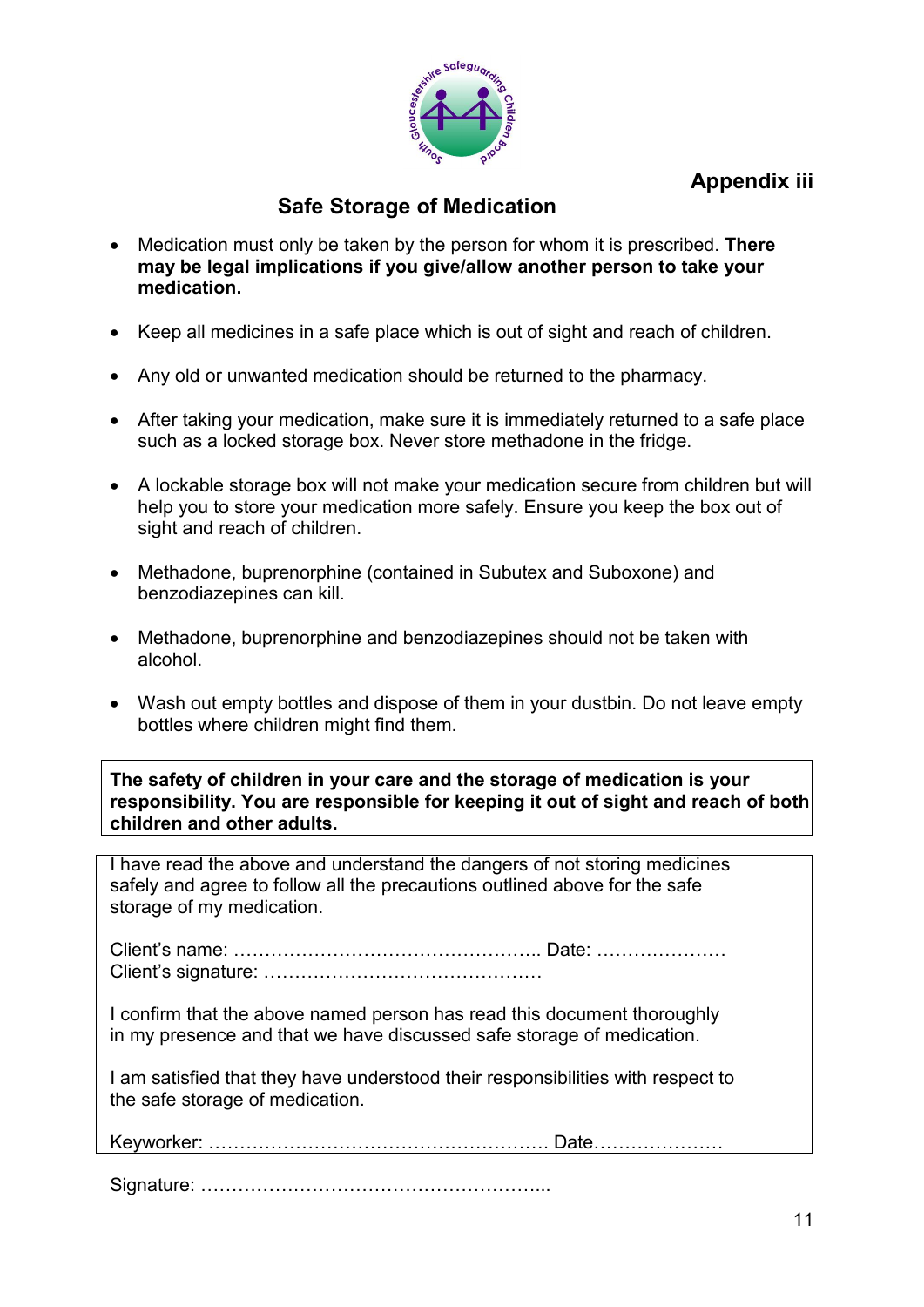

**Appendix iv**

# **Safe Storage box guidance**

The following are the guidelines that would improve the safety of the safe storage box, please talk through the available options with your key worker.

**Gold** 

- Secured in place by the Handy Van (DHI worker can organise at no cost to service user)
- Box placed on a shelf above 1.20 metres high
- Shelf located in a cupboard or hidden area
- Keep all of your medications in one place and out of reach of children.
- Keep track of the amount of medication you have frequently to make sure no else is taking
- Medication stored in bottles with child resistant lids

#### Silver

- Box placed on a shelf above 1.20 metres high
- Shelf located in a cupboard or hidden area
- Keep all of your medications in one place and out of reach of children.
- Keep track of the amount of medication you have frequently to make sure no else is taking
- Medication stored in bottles with child resistant lids

#### Bronze

- Shelf located in a cupboard or hidden area
- Keep all of your medications in one place and out of reach of children.
- Keep track of the amount of medication you have frequently to make sure no else is taking
- Medication stored in bottles with child resistant lids

I have been advised that the Gold Standard is the option which will mean that the box is more secure that the Silver or Bronze option.

| I choose to store the box using guideline | $\Box$ Gold $\Box$ Silver $\Box$ Bronze |  |
|-------------------------------------------|-----------------------------------------|--|
|                                           |                                         |  |